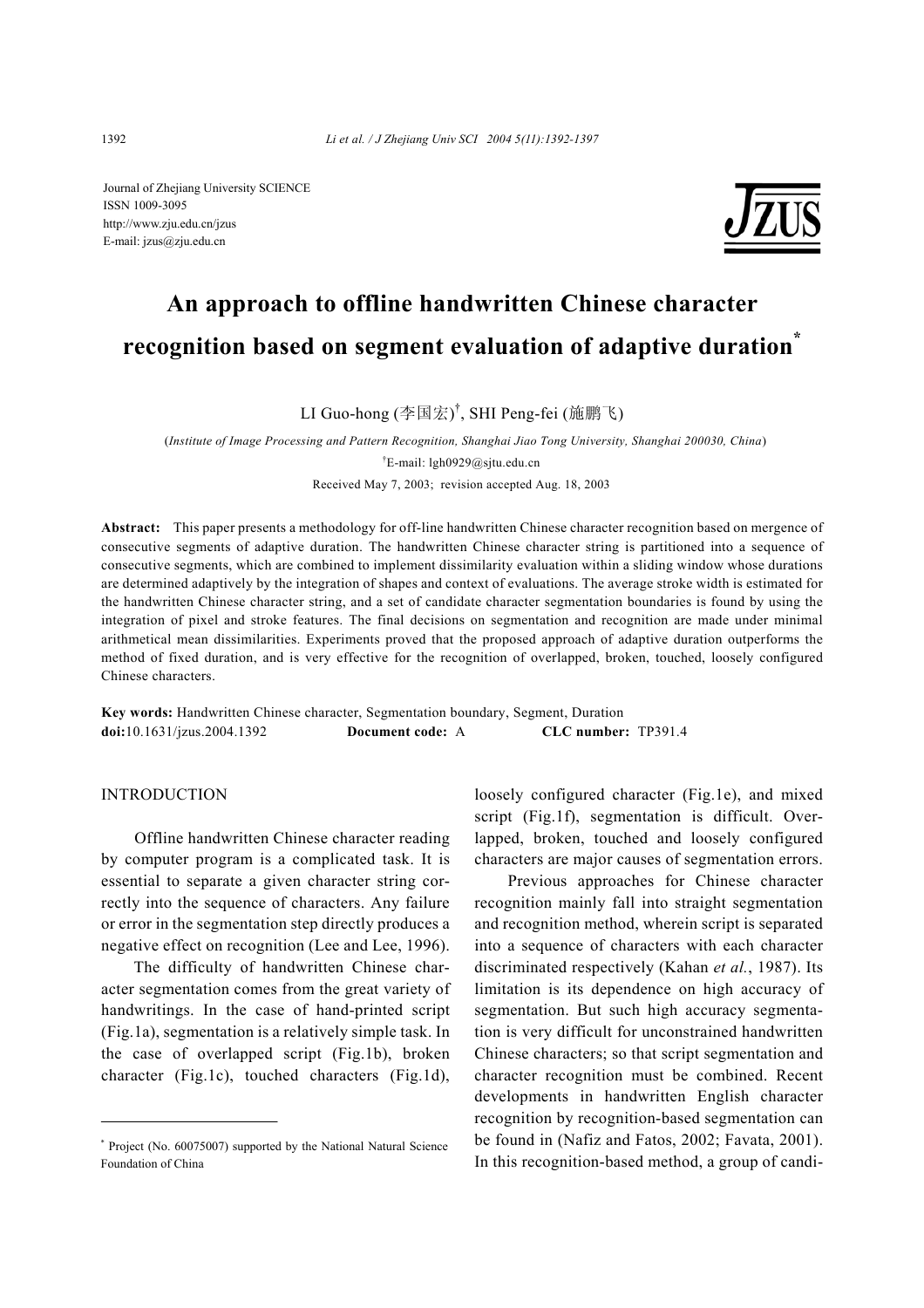date segmentation boundaries are found, and the candidate boundaries are confirmed by recognition results. This method is more reasonable than the first one for handwritten character recognition, but it highly depends on the performance of the recognizer (Liang *et al.*, 1994).

This paper's proposed recognition-based methodology for handwritten Chinese character segmentation and recognition makes the best use of shape features and recognition results. For the mergence of consecutive segments, a method of variable duration for each character based on statistics for English characters is described in (Kim and Govindaraju, 1997). In this paper, the duration for each character is determined adaptively by shape and evaluation.

The set of candidate segmentation boundaries is crucial to handwritten Chinese character recognition. We make the following assumption: the correct segmentation boundaries are embedded in the set of candidate segmentation boundaries.

In order to verify the proposed method, the average stroke width is computed, then a set of candidate segmentation boundaries is explored, and segment-level evaluation based on combination of consecutive components of adaptive duration is described. A reduced directed graph is constructed according to the sequence of evaluation results. The final segmentation and recognition decisions are

determined by searching the path of minimal arithmetical mean dissimilarity.

#### ESTIMATION OF AVERAGE STROKE WIDTH

It is assumed that stroke width varies locally depending on writing device, paper texture and pressure within a script. Therefore, it is reasonable to get average stroke width and use it for subsequent image processing procedures in adaptive manner. We detect components of small size as noise, positions of small stroke width as candidate segmentation points, and shapes of some range of stroke width as components of characters.

To estimate the average stroke width of a given handwritten character string (as shown in Fig.2a), *MSW*, contours of that image are extracted. By tracing contours from the left-most column to the right-most column, the following distances (as shown in Fig.2b) for each column are computed: (1) distance between upper trace and lower trace of the outer contour, (2) distance between lower trace and upper trace of the inner contour, (3) distance between upper trace of inner contour and upper trace of the outer contour, and (4) distance between lower trace of inner contour and lower trace of the outer contour.

The histogram in Fig.2c shows the number of



**Fig.1 Types of handwriting** (a) Hand-printed; (b) Overlapped; (c) Broken; (d) Touched; (e) Loosely configured; (f) Mixed



**Fig.2 Estimation of stroke width**  (a) Original image of text line; (b) Contour from image of text line; (c) Histogram of stroke width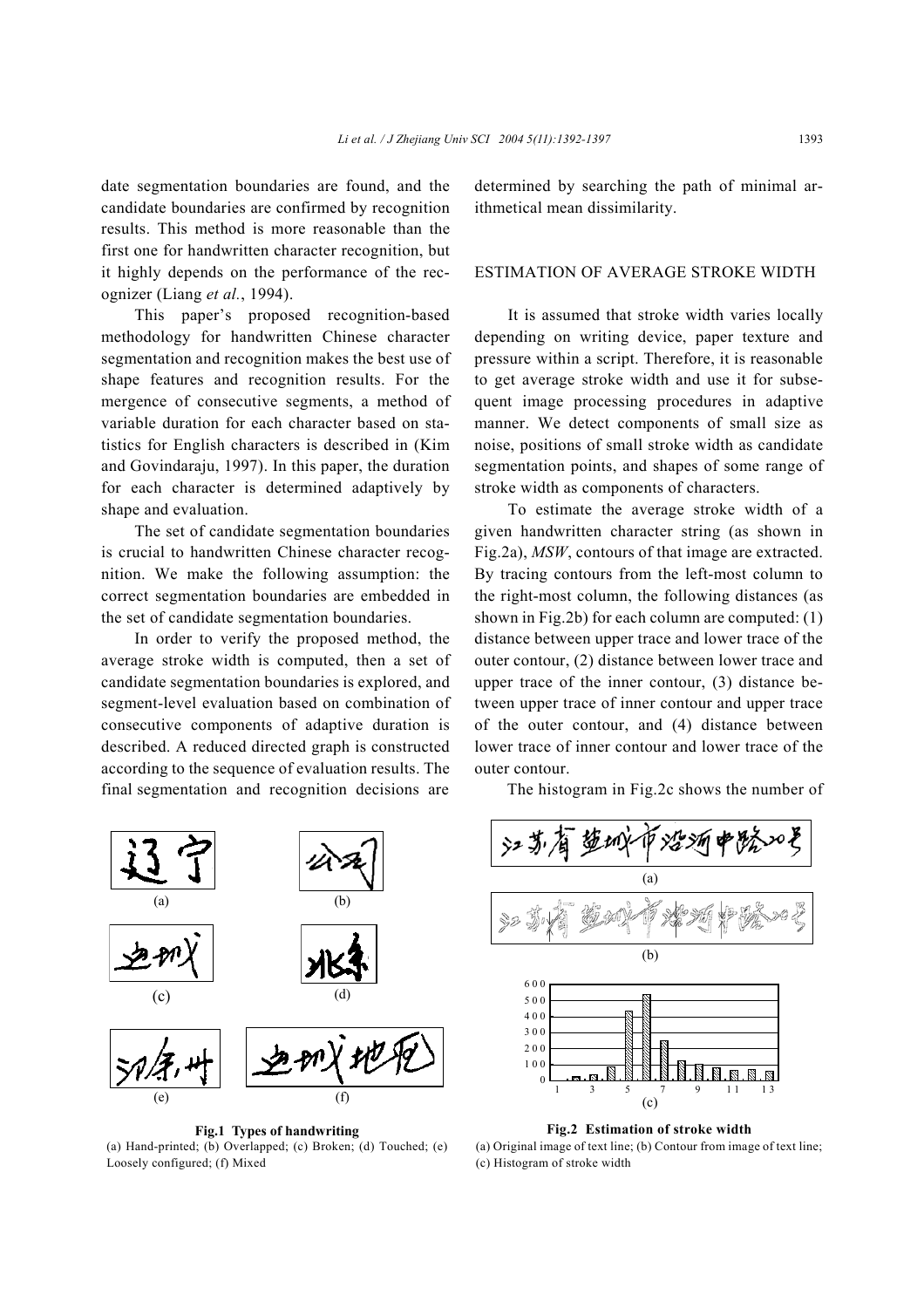occurrences of each distance value for the image of Fig.2b. The maximum of the histogram indicates an estimation of the average stroke width.

We define a set of candidate segmentation points

$$
SPMSW = \{p | msw(p) < \alpha \cdot MSW\} \tag{1}
$$

where  $msw(p)$  is the stroke width at point  $p$ , and the coefficient, *α* (0<*α*<1) is set empirically.

Generally, those stroke widths in points of a ligature are obviously smaller than average stroke width. Therefore, it is possible that some segmentation points between touched characters are embedded in *SPMSW*.

# DETERMINATION OF CANDIDATE SEGMEN-TATION BOUNDARIES

To split handwritten Chinese characters into a sequence of consecutive segments, we apply a reduced nonlinear segmentation algorithm to the text image. The nonlinear segmentation algorithm (Lee and Lee, 1996; Nafiz and Fatos, 2002) performs the segmentation on the gray-scale image, but our reduced algorithm implements segmentation just on binary image.

First, the potential segmentation regions are explored by analyzing the variation locally on pixel and stroke projection profiles (the numbers of occurrences of black pixels and strokes in each column, respectively). Determination of the potential segmentation regions in a string image is implemented in the following steps:

(1) A column is labeled a non-segmentationregion if its stroke projection value is locally minimal, and its pixel projection value is locally maximal.

(2) For all unlabeled columns so far, those between two successive non-segmentation-regions belong to a segmentation region.

The potential segmentation regions carry candidate segmentation boundaries between characters. One candidate segmentation boundary at most in each potential segmentation region is found by the reduced nonlinear segmentation algorithm, which split the connected characters or components. Fig.3b shows the candidate segmentation boundaries from reduced nonlinear segmentation algorithm.

### SEGMENT-LEVEL EVALUATION

Those candidate segmentation boundaries explored by the above reduced nonlinear segmentation algorithm often partition a single character into several components. In order to confirm the character segmentation boundaries and recognition results, the scheme based on evaluations of merged segments of adaptive durations is undertaken. The evaluations are represented as directed evaluation graph, and the optimal character segmentation boundaries are confirmed by exploring a minimal mean cost path in the evaluation graph.

The component between two successive candidate segmentation boundaries is defined as a segment. The combinations of consecutive segments are fed to recognizer, and a series of dissimilarity evaluation results is obtained for a sequence of combinations.

Suppose the set of candidate segmentation boundaries can be denoted as

$$
SB = \{sp_0, sp_1, \ldots, sp_N\} \tag{2}
$$

where *N* is the number of segments in character string and  $sp_k$  is the *k*th candidate segmentation boundary.

Suppose a handwritten Chinese character string



**Fig.3 Result of pre-segmentation** 

(a) Original text line image; (b) Candidate boundaries by nonlinear segmentation algorithm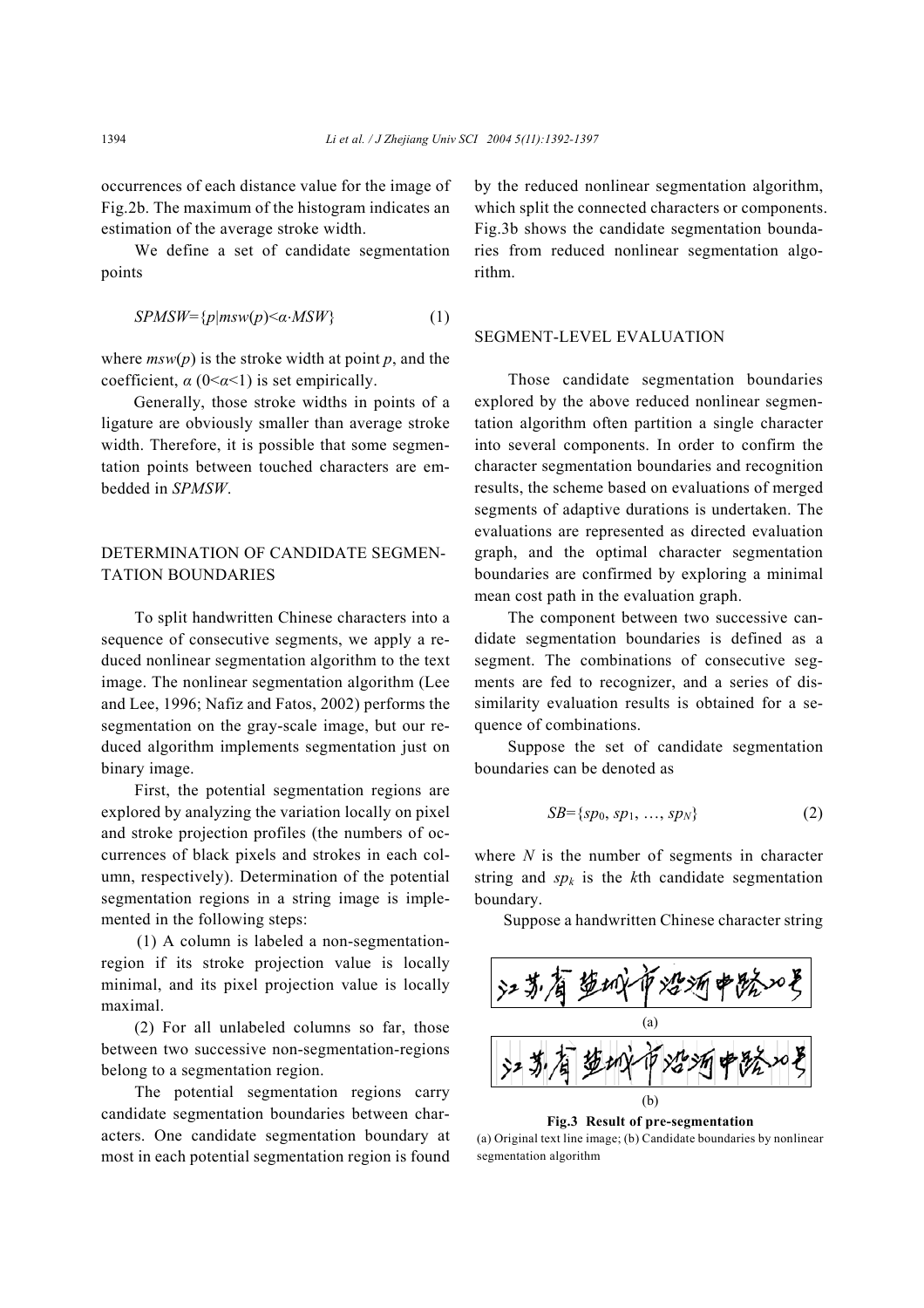can be denoted as

$$
CC = \{s_0, s_1, \ldots, s_{N-1}\}\tag{3}
$$

where  $s_k$  is the *k*th segment, and  $s_k$  denotes the component between candidate boundaries  $sp_k$  and *spk*+1.

Suppose the original text line can be referred to as

$$
TL = \{c_0, c_1, \ldots, c_{M-1}\}\tag{4}
$$

where *M* is the number of characters in character string and  $c_k$  is the *k*th character.

Our endeavor is to find such a subset from the set *SB* whose elements separate the text image into *M* segments that the arithmetical mean of evaluations of those segments is minimal.

We define the notion of merged segments as

$$
cs(s,e)=\{s_s \oplus s_{s+1} \oplus \ldots \oplus s_{e-1}\}\tag{5}
$$

where *s* is the start segmentation boundary of merged segments, and *e* is the end boundary of merged segments.

Generally, an image of merged consecutive segments of width *csw* and height *csh* is potentially a character pattern when *csw*<*Th*1⋅*csh*. The coefficient  $T_{h1}$  is empirically set, generally the maximal from statistics. Therefore, the mergence of segments from *s* is terminated when  $csw\geq T_{h1} \cdot csh$ . An image of segment of mass *csm* could be thought of as a block of noise when *csm*<*Tm*⋅*MSW*<sup>2</sup> . Therefore, an image of segment of mass *csm* can be thought of as a character pattern or one component of character pattern when *csm*≥*Tm*⋅*MSW*<sup>2</sup> . An image of segment of width *csw* and height *csh* is potentially a character pattern when *csw*>*Th*2⋅*MSW* or *csw*>*Th*3⋅*MSW*. Therefore, image of merged consecutive segments of width *csw* and height *csh* would not be considered as a character pattern when  $csw \leq T_{h2} \cdot MSW$  and  $csh \leq T_{h3} \cdot MSW$ . The coefficients  $T_{h2}$  and  $T_{h3}$  are empirically set, generally the minimal from statistics.

We define the evaluation result of merged segments as

$$
\boldsymbol{D}_{s}^{e} = D(c s(s, e)) \tag{6}
$$

where  $e = d_s^e$  $\left[\frac{s}{r_s}\right]$ *d*  $\boldsymbol{D}_s^e = \begin{bmatrix} d_s^e \\ r_s^e \end{bmatrix}$ , and  $r_s^e$  is the resulting character

corresponding to the minimal dissimilarity,  $d_s^e$ .

Generally, an image of merged consecutive segments is potentially a character pattern when  $d_s^e$  <  $T_d$ . The coefficient  $T_d$  is empirically set, generally the maximal from statistics. The merge of segments from *s* to *e* is not considered a candidate character pattern when  $d_s^e \geq T_d$ . An image of merged consecutive segments *cs*(*s*,*e*) would not be thought of as character pattern when  $d_s^e > T_{d1} d_s^{e-1}$  or  $d_s^{e+1} < T_{d2} d_s^e$ . The coefficients  $T_{d1}$  (>1) and  $T_{d2}$  (<1) are empirically set.

Then we get the set of recognition results of the sequence of merged segments

$$
\mathbf{SD} = {\{\mathbf{D}_0^1, \mathbf{D}_0^2, \cdots \mathbf{D}_0^{SW_0}, \mathbf{D}_1^2, \mathbf{D}_1^3, \cdots \atop \mathbf{D}_1^{SW_1+1}, \cdots, \mathbf{D}_{N-2}^{N-1}, \mathbf{D}_{N-2}^{N}, \mathbf{D}_{N-1}^{N}}\}
$$
(7)

Where  $SW_i$  denotes the maximum of consecutive segments from starting *i*th segment to be combined.

Fig.4c represents the evaluation results of merged segments of adaptive duration in the form of directed graph. The nodes denote candidate segmentation boundaries, the edges signify the merged segments, and the weights indicate evaluation results, dissimilarities. Fig.4b shows the evaluation results using fixed duration. Obviously, the graph of adaptive duration accelerates the searching process for final segmentation and recognition decision.

## CHARACTER SEGMENTATION AND RECOG-**NITION**

The final decisions on segmentation and recognition are made under minimal arithmetical mean dissimilarity that is more reasonable than minimal accumulated dissimilarity. We define a path as such a set of edges that the ending node can be reached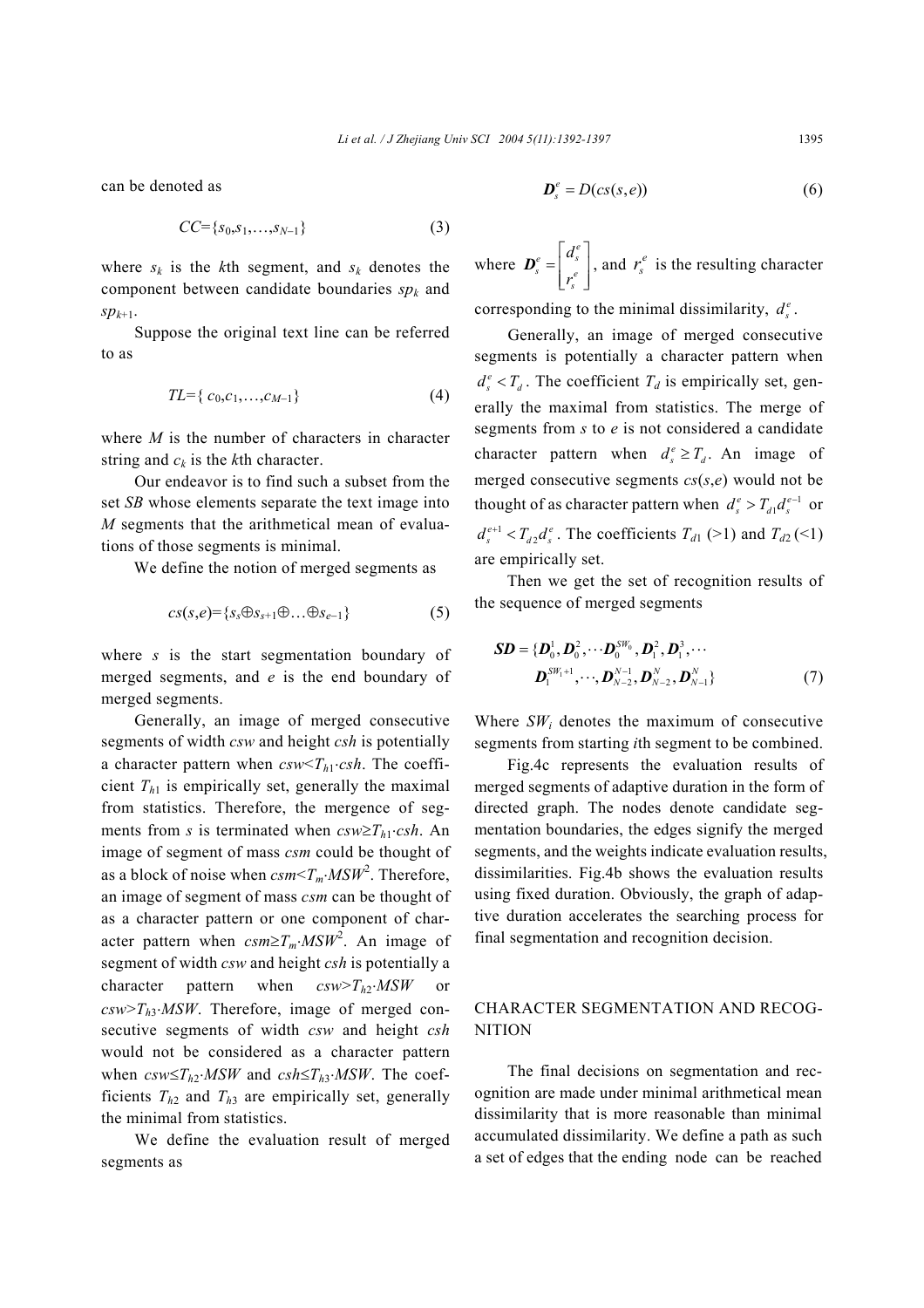

**Fig.4 Decision on segmentation and recognition**  (a) Candidate segmentation boundaries; (b) Evaluation graph of fixed duration; (c) Evaluation graph of adaptive duration; (d) Final segmentation decision

from starting node by consecutively traversing them. The sequence of possible paths on the evaluation graph can be denoted as

$$
P = \{p_k | k=0,1,\dots, PN-1\} \tag{8}
$$

Where  $p_k$  is a path and *PN* is the number of possible paths in the evaluation graph. Let  $d_i^j$  be the dissimilarity from node *i* to node *j*,  $E(p_k)$  be a set of edges on the path  $p_k$ , and  $|E(p_k)|$  be the number of edges in  $E(p_k)$ . The mean dissimilarity of path  $p_k$ can be computed as follows:

$$
d(p_k) = \frac{\sum_{(i,j) \in E(p_k)} d_i^j}{|E(p_k)|} \tag{9}
$$

The optimal character segmentation path can be confirmed by searching the path of minimal mean dissimilarity,

$$
p_m = \arg\min_{p_k} \{d(p_k)\}\tag{10}
$$

The dashed edges shown in Fig.4b and Fig.4c indicate the optimal character segmentation paths. Based on the minimal mean dissimilarity segmentation path, the segmentation boundaries (i.e. the nodes on the optimal segmentation path) are picked up. The bounding boxes of characters between two successive segmentation boundaries are drawn with straight lines (Fig.4d). The evaluation results on merged segments in bounding boxes turn out the final recognition results.

Suppose the minimal mean dissimilarity segmentation path can be referred to as:

$$
p_m = \{n_0, n_1, \ldots, n_M\} \tag{11}
$$

where  $n_i$  is the *i*th node on the path of minimal mean dissimilarity.

The values of dissimilarity  $d_{n_i}^{n_{i+1}}$  $d_{n_i}^{n_{i+1}}$  and character  $\frac{a_{i+1}}{i}$  $r_{n_i}^{n_{i+1}}$  are computed as follows:

$$
d_{n_i}^{n_{i+1}} = \min_{0 \le k \le VN} d(V(c s(n_i, n_{i+1}), VT_k)
$$
 (12)

$$
r_{n_i}^{n_{i+1}} = \arg\min_{0 \le k \le VN} d(V(cs(n_i, n_{i+1})), VT_k)
$$
 (13)

where *d*(⋅) indicates dissimilarity computation between two feature vector, operator *V*(⋅) performs feature extraction for merged segments,  $VT_k$  is the feature vector of the *k*th character template, and *VN* is the number of character templates.

Fig.4d shows the final decision on segmentation.

#### EXPERIMENTAL RESULTS AND DISCUSSION

Experiments for handwritten Chinese character string segmentation and recognition were carried out with text line images from 500 Chinese mail address lines. All the images are binary. Those lines contain many overlapped, touched, broken, and loosely configured characters. The input images to these experiments are binary without any operations of smoothing and correction.

Given a script line image, the result of the candidate segmentation boundaries is considered to